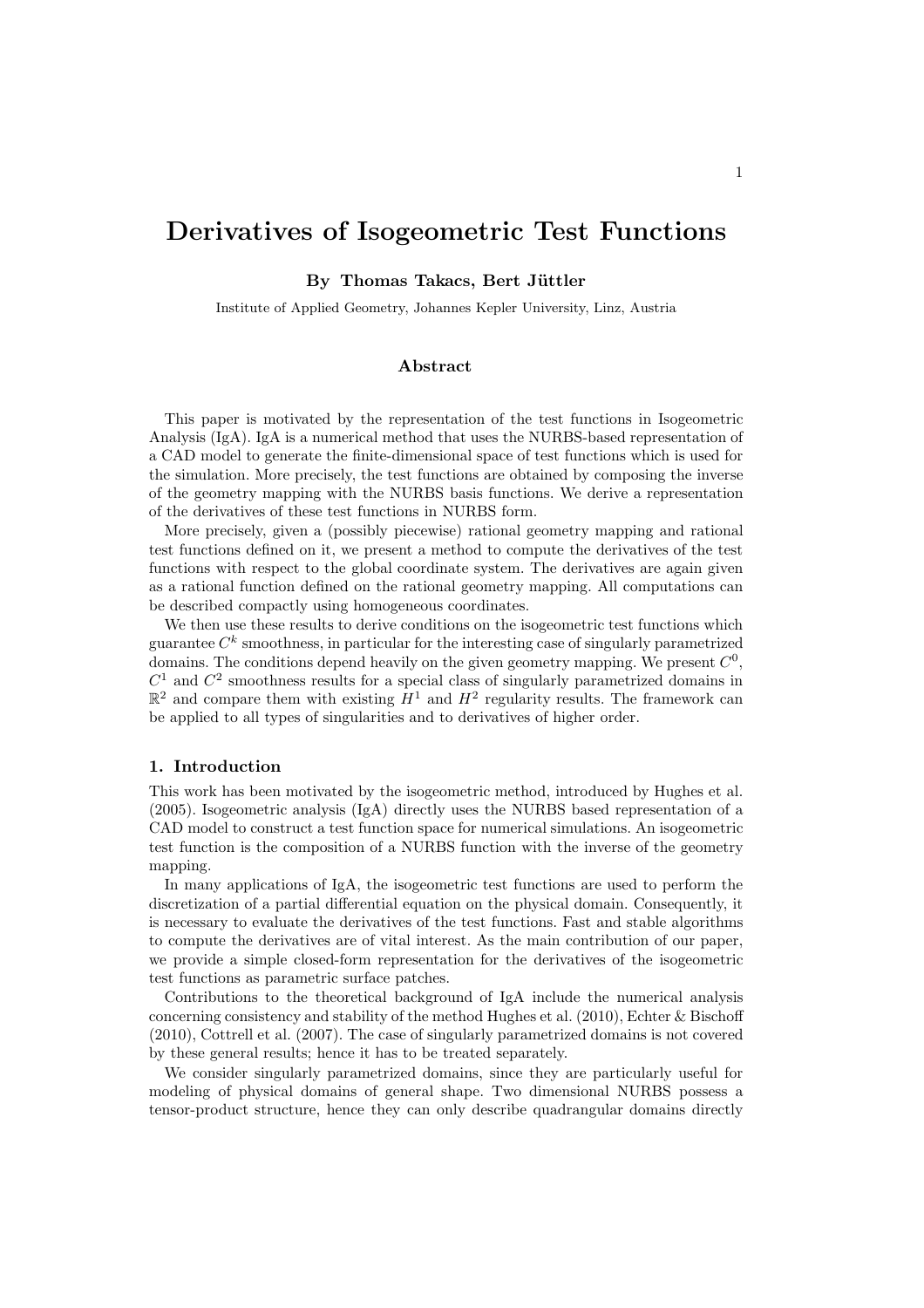without the use of singularities. However, the smoothness of the test functions might be reduced due to the presence of a singularity.

We derive a representation of the derivatives and present conditions on the test functions that guarantee smoothness in the presence of singularities. Related results concerning the smoothness of rational singular Bézier patches can be found in Bohl  $\&$  Reif (1997), Sederberg et al. (2011). Our approach provides a systematic approach to derive conditions which characterize smoothness of arbitrary order for singular surface patches.

The remainder of the paper is organized as follows. We begin with a short introduction to isogeometric analysis in Section 2.1. The remaining parts of Section 2 recall the homogeneous representation of rational Bézier patches and specify the notation used in the following. Section 3 presents an algorithmic approach to compute the derivatives of functions on rational patches with respect to the coordinates in the physical domain. In Section 4 we define a special class of singularly parametrized patches and present an algorithmic approach to analyze the  $C<sup>k</sup>$  smoothness properties of the isogeometric test functions on this class of singular mappings. Finally we compare the  $C<sup>k</sup>$  smoothness conditions with the  $H^k$  regularity conditions of the test functions presented in Takacs & Jüttler  $(2011)$ , Takacs & Jüttler  $(2012)$ .

## 2. Preliminaries

We start with a short introduction to the isogeometric method, which is the motivation for our work. Then we recall the notion of rational Bézier patches in homogeneous coordinates, which serves as the model case that we consider from now on.

## 2.1. Motivation: Isogeometric analysis

Isogeometric analysis (IgA) is an approach to solve partial differential equations on geometries derived from CAD systems. Since we are considering surface patches we restrict ourselves to the two-dimensional case. Nonetheless, the isogeometric method can be applied for domains in higher dimensions in a similar fashion.

The physical domain  $\Omega \subset \mathbb{R}^2$  is parametrized by piecewise rational (i.e. NURBS) functions over some parameter space  $\mathbf{B} \subset \mathbb{R}^2$ , which is typically a box. This geometry mapping takes the form

$$
\mathbf{G}(\mathbf{u})=\sum_i \mathbf{P_i} \, r_{i,\mathbf{d}}(\mathbf{u}), \quad \mathbf{u} \in \mathbf{B}
$$

with NURBS basis functions  $r_{i,d}$  of degree  $\mathbf{d} = (d_1, d_2)$  and control points  $\mathbf{P}_i$ . For details on rational B-splines and their applications in computer aided geometric design we refer to Hoschek & Lasser (1993), Piegl & Tiller (1995), Prautzsch, Boehm & Paluszny (2002).

A finite-dimensional space of test functions  $\mathcal{V}_h$  is defined to serve as a solution space for the discretized physical problem on  $\Omega$ . The basis functions spanning  $\mathcal{V}_h$  are constructed from the same rational B-spline (NURBS) function space as the geometry mapping.

Let G satisfying  $G(B) = \Omega$  be a mapping which is bijective in the interior of the domain. The space of isogeometric test functions on the physical domain is given by

$$
\mathcal{V}_h = \operatorname{span}_{\mathbf{i} \in \mathbb{I}} \left\{ \varrho_{\mathbf{i}, \mathbf{d}} \right\},\tag{2.1}
$$

where I is a suitable index set and the functions spanning  $\mathcal{V}_h$  are defined by

$$
\varrho_{\mathbf{i},\mathbf{d}} : \Omega \to \mathbb{R} : \quad (x,y) \; \mapsto \; (r_{\mathbf{i},\mathbf{d}} \circ \mathbf{G}^{-1})(x,y).
$$

Here the functions  $r_{i,d}$  form a basis for the NURBS function space  $\mathcal{N}_h$ . In the context of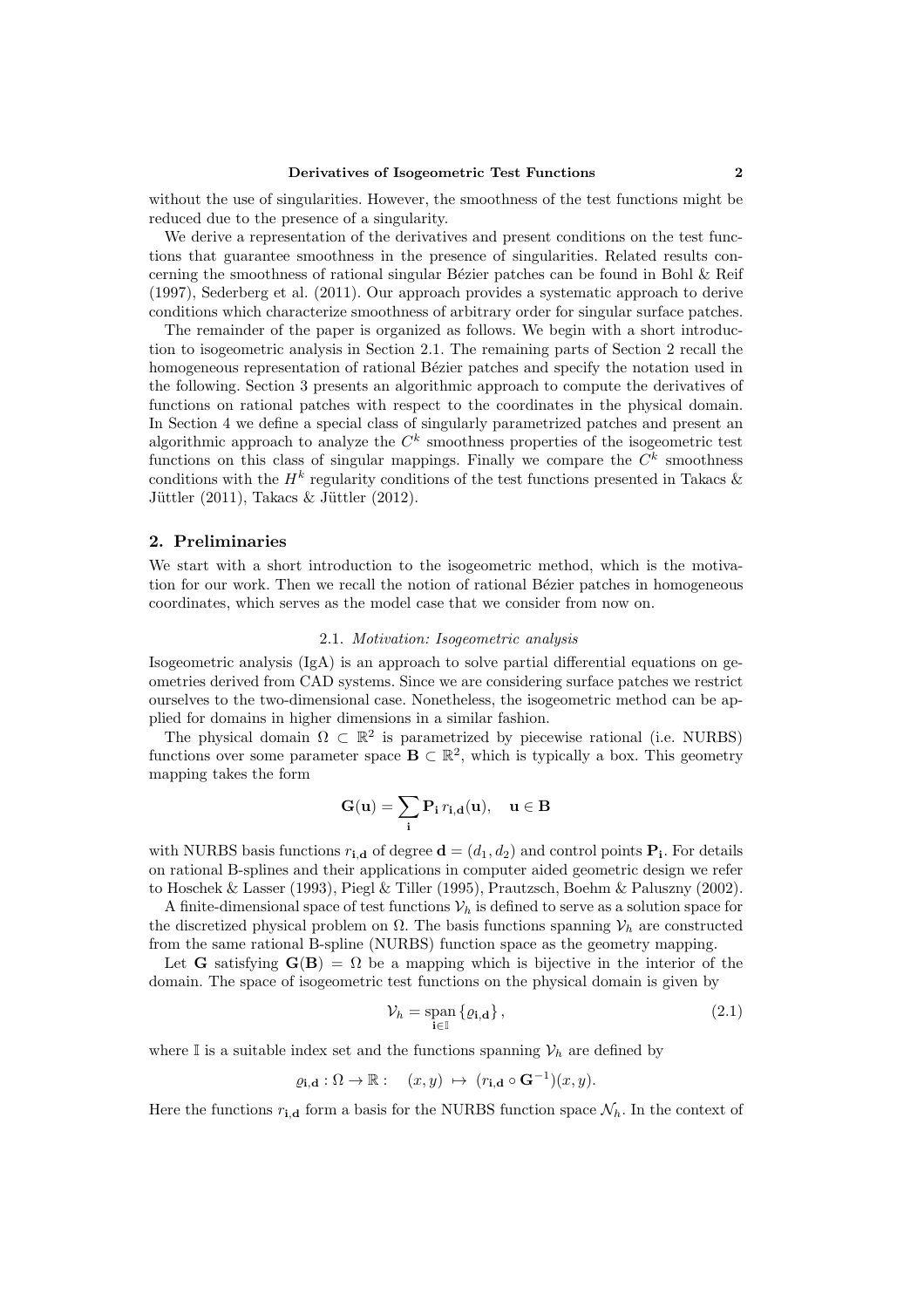

FIGURE 1. Two-dimensional geometry mapping **G** with parameter domain **B**, physical domain  $\Omega$  and basis functions  $r_{\mathbf{i},\mathbf{d}}$  and  $\varrho_{\mathbf{i},\mathbf{d}}$ 

isogeometric analysis the components of G are functions from the same NURBS space  $\mathcal{N}_h$ . Figure 1 summarizes these definitions of the functions **G**,  $r_{i,d}$  and  $\varrho_{i,d}$ .

For many applications, such as solving partial differential equations numerically or regularizing solutions of partial differential equations, it is necessary to compute derivatives of the functions  $\varphi \in \mathcal{V}_h$ ,

$$
\varphi(x,y) = \sum_{\mathbf{i}} f_{\mathbf{i}} \, \varrho_{\mathbf{i},\mathbf{d}}(x,y),
$$

which are obtained as linear combinations of the functions  $\varrho_{i,d}$  with certain real coefficients  $f_i$ . We present a construction of a (piecewise) rational Bézier representation for the derivatives

$$
(\partial_x \varphi)(x, y) = \frac{\partial \varphi}{\partial x}(x, y)
$$
 and  $(\partial_y \varphi)(x, y) = \frac{\partial \varphi}{\partial y}(x, y)$ 

of these functions in Section 3. Special attention will be paid to the case of a singular mapping G which shall be discussed in Section 4.

#### 2.2. Rational functions and homogeneous coordinates

Since we consider rational B-spline functions we can take advantage of the concept of homogeneous coordinates.

DEFINITION 1. Every point  $\mathbf{x} = [x_1, \ldots, x_n]^T$  in  $\mathbb{R}^n$  can be represented in homogeneous coordinates by

$$
\tilde{\mathbf{x}} = (\tilde{x}_0, \tilde{x}_1, \dots, \tilde{x}_n)^T \in \mathbb{R}^{n+1} \setminus \left\{ (0, 0, \dots, 0)^T \right\},\
$$

where any two points  $x$  and  $y$  are identical if and only if the homogeneous coordinate vectors  $\tilde{\mathbf{x}}$  and  $\tilde{\mathbf{y}}$  are linearly dependent. We shall denote this equivalence relation on the space of homogeneous coordinate vectors by

$$
\tilde{\mathbf{x}} \doteq \tilde{\mathbf{y}}.
$$

We extend this equivalence relation to Cartesian coordinate vectors by identifying every Cartesian coordinate vector with a special homogeneous coordinate vector via

$$
[x_1, \dots, x_n]^T = (1, x_1, \dots, x_n)^T.
$$
\n(2.2)

We shall use square brackets  $[\cdots]$  and standard brackets  $(\cdots)$  to identify Cartesian and homogeneous coordinate vectors, respectively.

Given a vector  $\tilde{\mathbf{x}} \in \mathbb{R}^{n+1}$ , we need to distinguish three cases. Either

- $\tilde{\mathbf{x}}$  is the homogeneous coordinate vector of a (finite) point, i.e.  $\tilde{x}_0 \neq 0$ ,
- $\tilde{\mathbf{x}}$  is the homogeneous coordinate vector of a point at infinity, i.e.  $\tilde{x}_0 = 0$  and  $\|\tilde{\mathbf{x}}\| \neq 0$ , or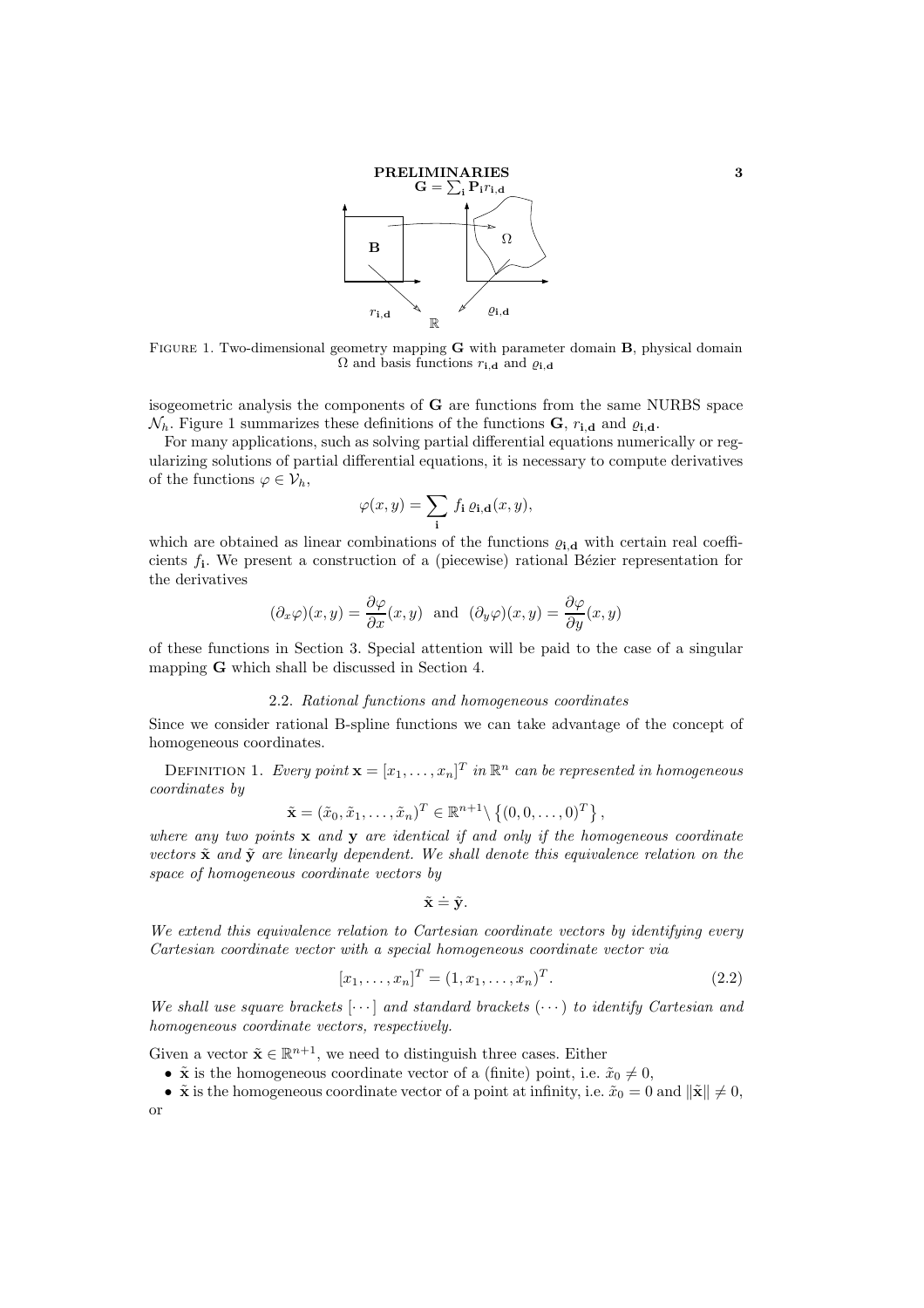•  $\tilde{\mathbf{x}}$  is a basepoint, i.e.  $\tilde{\mathbf{x}} = (0, \ldots, 0)^T$ .

There is a well-known connection between rational parametrizations in Cartesian coordinates and polynomial parametrizations in homogeneous coordinates, since we have that

$$
\left[x_1(\mathbf{u})/x_0(\mathbf{u}),\ldots,x_n(\mathbf{u})/x_0(\mathbf{u})\right]^T \doteq \left(x_0(\mathbf{u}),x_1(\mathbf{u}),\ldots,x_n(\mathbf{u})\right)^T,
$$

where  $\mathbf{u} \in \mathbf{B} \subset \mathbb{R}^2$  is the parameter and the coordinate functions  $x_i$  are polynomials.

# 2.3. NURBS and rational Bézier patches in  $IgA$

In the following analysis we restrict ourselves to the case of rational Bézier patches in homogeneous coordinates. From this we can conclude results for general NURBS parametrizations using knot insertion and subdivision into rational Bézier segments. In the context of  $T$ -splines in IgA, the subdivision into Bézier segments is discussed in Borden et al. (2011).

Considering the case of a single bivariate Bézier patch we assume that the domain  $\Omega$ is parametrized by a rational function  $\mathbf{G} : \mathbf{B} \to \Omega$  with

$$
\mathbf{G}(\mathbf{u}) \doteq \sum_{\mathbf{i} \in \mathbb{I}} \left( \begin{array}{c} w_{\mathbf{i}} \\ X_{\mathbf{i}} \\ Y_{\mathbf{i}} \end{array} \right) b_{\mathbf{i}, \mathbf{d}}(\mathbf{u}), \tag{2.3}
$$

where

$$
\mathbb{I} = \left\{ \mathbf{i} \in \left(\mathbb{Z}^+\right)^2 : \mathbf{0} \leq \mathbf{i} \leq \mathbf{d} \right\} \quad \text{and} \quad \mathbf{u} \in \mathbf{B} = \left]0, 1\right|^2.
$$

The functions  $b_{i,d}(u)$  are tensor product Bernstein polynomials of degree d with

$$
b_{(i_1,i_2),(d_1,d_2)}(u_1,u_2) = \begin{pmatrix} d_1 \\ i_1 \end{pmatrix} u_1^{i_1} (1-u_1)^{d_1-i_1} \begin{pmatrix} d_2 \\ i_2 \end{pmatrix} u_2^{i_2} (1-u_2)^{d_2-i_2}
$$

where  $\mathbf{i} = (i_1, i_2), \mathbf{d} = (d_1, d_2)$  and  $\mathbf{u} = (u_1, u_2)$ .

# 3. Derivatives of functions on rational patches

We present an analytic representation of the derivatives of functions on rational Bézier patches in homogeneous coordinates.

#### 3.1. Representing functions in homogeneous coordinates

In the following we consider a function  $\varphi$  which is defined on the domain  $\Omega$  via

$$
\varphi(x,y) = \left(\left(\frac{f}{\omega}\right) \circ \mathbf{G}^{-1}\right)(x,y),\tag{3.1}
$$

where G is the geometry mapping

$$
\mathbf{G}(\mathbf{u}) \doteq (\omega(\mathbf{u}), X(\mathbf{u}), Y(\mathbf{u}))^{T}, \qquad (3.2)
$$

as in (2.3). The denominator  $\omega$  appearing in (3.1) is the same as the denominator of the geometry mapping.

Following the isogeometric approach, the function  $f$  is represented in the same basis as the geometry mapping, i.e.  $f$  is specified as

$$
f(\mathbf{u}) = \sum_{\mathbf{i} \in \mathbb{I}} f_{\mathbf{i}} b_{\mathbf{i},\mathbf{d}}(\mathbf{u}).
$$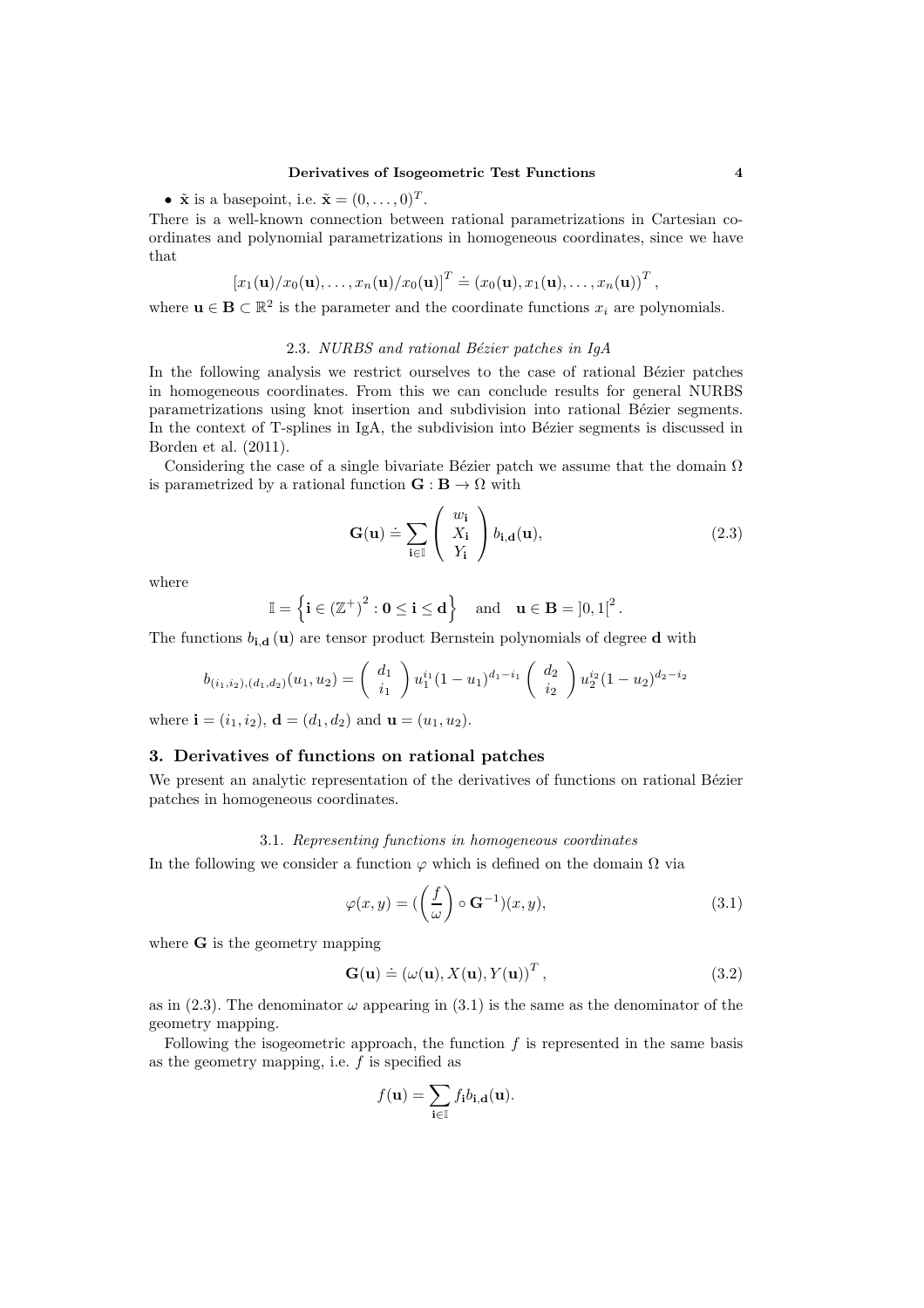

 $\mathbf{G} = \sum (w_{\mathbf{i}}, X_{\mathbf{i}}, Y_{\mathbf{i}})^T b_{\mathbf{i}, \mathbf{d}}$ 

FIGURE 2. Example for a parametric rational surface patch as in  $(3.3)$  with corresponding control point grid

The function  $f/\omega$  on the parameter domain **B** satisfies

$$
\frac{f(\mathbf{u})}{\omega(\mathbf{u})} = \varphi\left(\frac{X(\mathbf{u})}{\omega(\mathbf{u})}, \frac{Y(\mathbf{u})}{\omega(\mathbf{u})}\right)
$$

The function is represented via

$$
\left[\frac{f(\mathbf{u})}{\omega(\mathbf{u})}\right] = \begin{pmatrix} 1 \\ f(\mathbf{u})/\omega(\mathbf{u}) \end{pmatrix} \doteq \sum_{\mathbf{i} \in \mathbb{I}} \begin{pmatrix} w_{\mathbf{i}} \\ f_{\mathbf{i}} \end{pmatrix} b_{\mathbf{i},\mathbf{d}}(\mathbf{u}) = \begin{pmatrix} \omega(\mathbf{u}) \\ f(\mathbf{u}) \end{pmatrix}.
$$

Note that we have used the equivalence (2.2) of homogeneous and cartesian coordinates for  $n = 1$  to formulate this equation.

By combining the function  $f$  and the geometry mapping  $\mathbf{G}$ ,

$$
\mathbf{F}(\mathbf{u}) = \sum_{\mathbf{i} \in \mathbb{I}} \left( \begin{array}{c} w_{\mathbf{i}} \\ X_{\mathbf{i}} \\ Y_{\mathbf{i}} \\ f_{\mathbf{i}} \end{array} \right) b_{\mathbf{i}, \mathbf{d}}(\mathbf{u}) \tag{3.3}
$$

.

we represent the *graph* of the function  $\varphi$  (which depends on  $\mathbf{x} = (x, y)$ ) as a *parametric* rational surface patch with parameters u. Figure 2 presents an example of such a parametric rational surface patch. It visualizes the surface in  $\mathbb{R}^3$ , the underlying domain in  $\mathbb{R}^2$ , as well as their corresponding control point grids.

Using this representation we specified the function space  $\mathcal{V}_h$  from (2.1), which consists of linear combinations of isogeometric basis functions with certain coefficients  $f_i$ . In particular, we may recover the *isogeometric basis functions*,  $\varphi = \varrho_{\mathbf{k},\mathbf{d}}$ , by choosing Kronecker-type coefficients,  $f_i = w_i \delta_i^k$  for  $i \in \mathbb{I}$ . Here  $\delta_i^k = \delta_{i_1}^{k_1} \delta_{i_2}^{k_2}$  is the Kronecker delta for double indices.

Note that the functions  $\varphi \in V_h$ , the graph surface **F** as in (3.3), and the coefficient matrix  $\ddot{F} = (f_i)_{i \in \mathbb{I}}$  all represent the same mathematical object.

## 3.2. Derivatives of functions in homogeneous coordinates

The following theorem gives a homogeneous Bézier representation of the derivatives of a function  $\varphi$ . To simplify the notation we write  $\partial_k$  instead of  $\partial/\partial u_k$ . Moreover we omit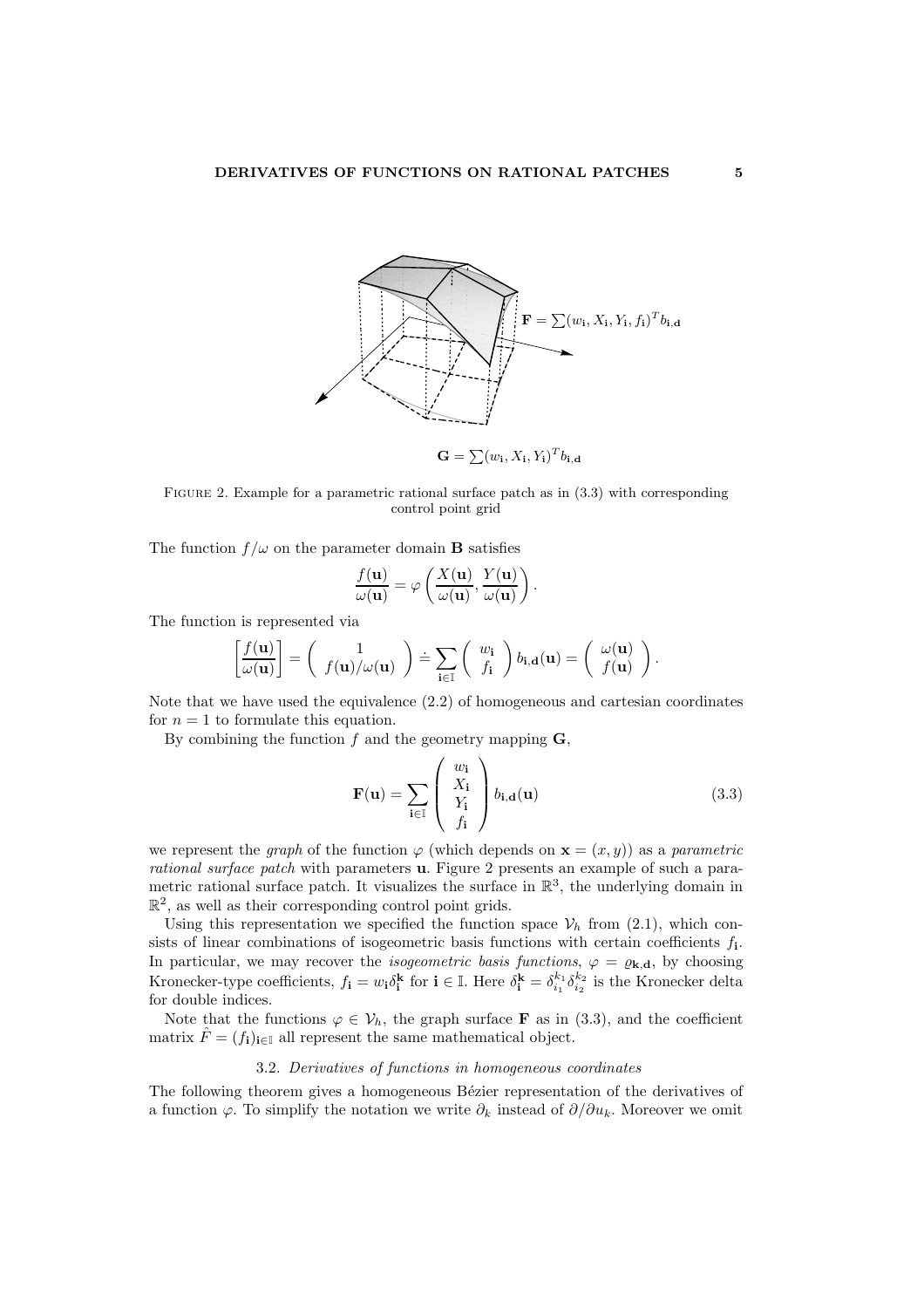the argument of the functions and we denote with  $V^{[i]}$  the *i*-th component of the vector  $V$ , where the indices of homogeneous coordinate vectors run from 0 to n.

THEOREM 1. Given a function  $\varphi$  whose graph is represented via (3.3). Then the graphs of the partial derivatives  $\partial_x \varphi$  and  $\partial_y \varphi$  are described by the parametric surfaces

$$
D^x \mathbf{F} = (\omega \mathbf{J}, X\mathbf{J}, Y\mathbf{J}, \omega \mathbf{H}^x \cdot (\partial_1 \mathbf{H}^x \times \partial_2 \mathbf{H}^x))^T
$$
(3.4)

and

$$
D^y \mathbf{F} = (\omega \mathbf{J}, X\mathbf{J}, Y\mathbf{J}, \omega \mathbf{H}^y \cdot (\partial_1 \mathbf{H}^y \times \partial_2 \mathbf{H}^y))^T
$$
(3.5)

respectively, where  $J = G \cdot (\partial_1 G \times \partial_2 G)$ ,  $G = (\omega, X, Y)^T$ ,  $H^x = (\omega, f, Y)^T$  and  $H^y =$  $(\omega, X, f)^T$ . Thus, the derivatives satisfy

$$
(\partial_x \varphi) \left( \frac{X}{\omega}, \frac{Y}{\omega} \right) = \frac{(D^x \mathbf{F})^{[3]}}{(D^x \mathbf{F})^{[0]}} \quad and \quad (\partial_y \varphi) \left( \frac{X}{\omega}, \frac{Y}{\omega} \right) = \frac{(D^y \mathbf{F})^{[3]}}{(D^y \mathbf{F})^{[0]}}.
$$

We denote with  $D^x$  and  $D^y$  the operators mapping **F** onto the right hand side of (3.4) and (3.5), respectively.

*Proof.* Since  $\varphi \circ \mathbf{G} = f$  we have

$$
\nabla_{\mathbf{u}}f = (\nabla_{\mathbf{u}}\mathbf{G})^T(\nabla \varphi)(\mathbf{G}),
$$

where  $\nabla_{\mathbf{u}}$  denotes the gradient with respect to **u** and  $\nabla$  denotes the gradient with respect to x. After a short calculation we arrive at

$$
(\nabla \varphi)(\mathbf{G}) = (\nabla_{\mathbf{u}} \mathbf{G})^{-T} \nabla_{\mathbf{u}} f = \frac{1}{J} \begin{pmatrix} \mathbf{H}^x \cdot (\partial_1 \mathbf{H}^x \times \partial_2 \mathbf{H}^x) \\ \mathbf{H}^y \cdot (\partial_1 \mathbf{H}^y \times \partial_2 \mathbf{H}^y) \end{pmatrix}.
$$

This leads to

$$
\left[\frac{X}{\omega}, \frac{Y}{\omega}, (\partial_x \varphi) \circ \mathbf{G}\right]^T \doteq (\omega \mathbf{J}, X\mathbf{J}, Y\mathbf{J}, \omega \mathbf{H}^x \cdot (\partial_1 \mathbf{H}^x \times \partial_2 \mathbf{H}^x))^T.
$$

A similar representation can be derived for  $\partial_y\varphi$ .

Consequently, we consider a function  $\varphi$  whose graph surface is described by a parametric representation F, i.e.,

$$
\mathbf{F} \doteq [x, y, \varphi]^T
$$

then we can compute a similar representation for the graph surface of its partial derivatives, i.e.

$$
D^x \mathbf{F} \doteq [x, y, \partial_x \varphi]^T
$$
 and  $D^y \mathbf{F} \doteq [x, y, \partial_y \varphi]^T$ .

An analysis of the degrees of the rational parametric representations leads to the following result.

COROLLARY 1. If **F** has a NURBS representation of degree  $\mathbf{d} = (d_1, d_2)$ , then  $D^x$ **F** and  $D^y$ **F** have a NURBS representation of degree  $4d - 1 = (4d_1 - 1, 4d_2 - 1)$ . However, if we consider (non-rational) B-splines of degree **d**, i.e.  $\omega \equiv 1$ , then  $D^x\mathbf{F}$  and  $D^y\mathbf{F}$  have a NURBS representation of degree 3d – 1. In all cases, the control points of  $D^x$ **F** and  $D^y$ **F** depend linearly on the coefficients  $f_i$ .

Proof. This corollary is a direct consequence of Theorem 1. The linear dependence on the coefficients  $f_i$  follows directly from the linearity of the differentiation operator.  $\Box$ 

 $\Box$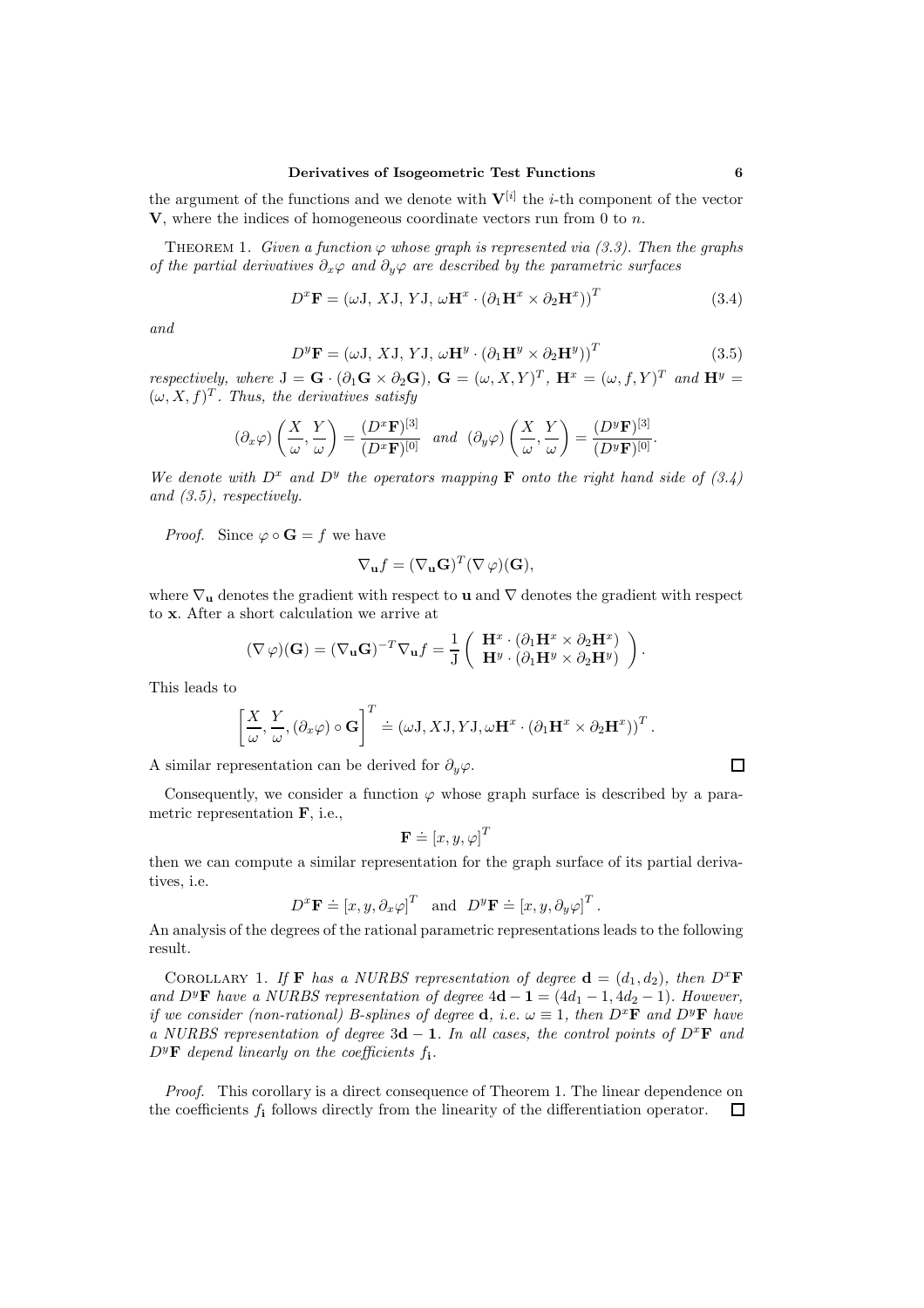## DERIVATIVES OF FUNCTIONS ON RATIONAL PATCHES 7



Figure 3. Control point grid and patch (left) for the example in Section 3.3 and of the first derivative (right).

If F is represented via control points

$$
\mathbf{F_i} = (w_i, X_i, Y_i, f_i)^T \text{ for } i \in \mathbb{I},
$$

then we define the control points for  $D^x$ **F** as

$$
\mathbf{F}_{\mathbf{i}}^x = (w_{\mathbf{i}}^x, X_{\mathbf{i}}^x, Y_{\mathbf{i}}^x, f_{\mathbf{i}}^x)^T \text{ for } \mathbf{i} \in \mathbb{I} = \left\{ \mathbf{i} \in \mathbb{Z}^2 : \mathbf{0} \le \mathbf{i} \le 4\mathbf{d} - \mathbf{1} \right\}. \tag{3.6}
$$

A similar notation is used for  $D^y\mathbf{F}$  where we obtain control points  $\mathbf{F}_i^y$ . Note that  $w_i^x = w_i^y$ ,  $X_i^x = X_i^y$ ,  $Y_i^x = Y_i^y$ , but  $f_i^x \neq f_i^y$  in general.

It should be noted that the graphs of the first derivatives of a function represented by polynomial parametric surfaces are (almost) always rational surfaces. The presented computation of the derivatives can be applied iteratively to compute higher order derivatives. For instance, in order to compute the second order partial derivatives we apply the operator twice, leading to

$$
D^x D^x \mathbf{F} \doteq \left[ x, y, \frac{\partial^2 \varphi}{\partial x^2} \right]^T
$$
, etc.

These surfaces representing the graphs of second order derivatives possess a Bézier representation of degree  $4(4d-1) - 1$ .

## 3.3. An example

We demonstrate the influence of the coefficients  $f_i$  on the control points of  $D^x$ **F** by a simple example. Consider the biquadratic patch  $\bf{F}$  shown in Figure 3 (left) whose control points are listed in the following table:

$$
\begin{array}{ll}\n\mathbf{F}_{(i,j)} & j = 0 & j = 1 & j = 2 \\
\hline\n i = 0 & \left(1, -1, 1, f_{(0,0)}\right)^T & \left(1, 0, 2, f_{(0,1)}\right)^T & \left(1, 1, 1, f_{(0,2)}\right)^T \\
 i = 1 & \left(1, -2, 0, f_{(1,0)}\right)^T & \left(1, 0, 0, f_{(1,1)}\right)^T & \left(1, 2, 0, f_{(1,2)}\right)^T \\
 i = 2 & \left(1, -1, -1, f_{(2,0)}\right)^T & \left(1, 0, -2, f_{(2,1)}\right)^T & \left(1, 1, -1, f_{(2,2)}\right)^T\n\end{array}
$$

Due to the symmetry of the patch we consider only the derivative with respect to  $x$ . The control points of the patch  $D^x\mathbf{F}$  are shown on the right-hand side in Figure 3. Since we have  $\omega \equiv 1$  the degree of the derivative reduces to (5,5). The weights  $w_i^x$  are listed in the following table:

$$
w_{(i,j)}^x \quad j=0 \quad j=1 \quad j=2
$$
\n
$$
i=0 \quad 0 \quad \frac{24}{15} \quad \frac{36}{28}
$$
\n
$$
i=2 \quad \frac{56}{5} \quad \frac{28}{25} \quad \frac{28}{25}
$$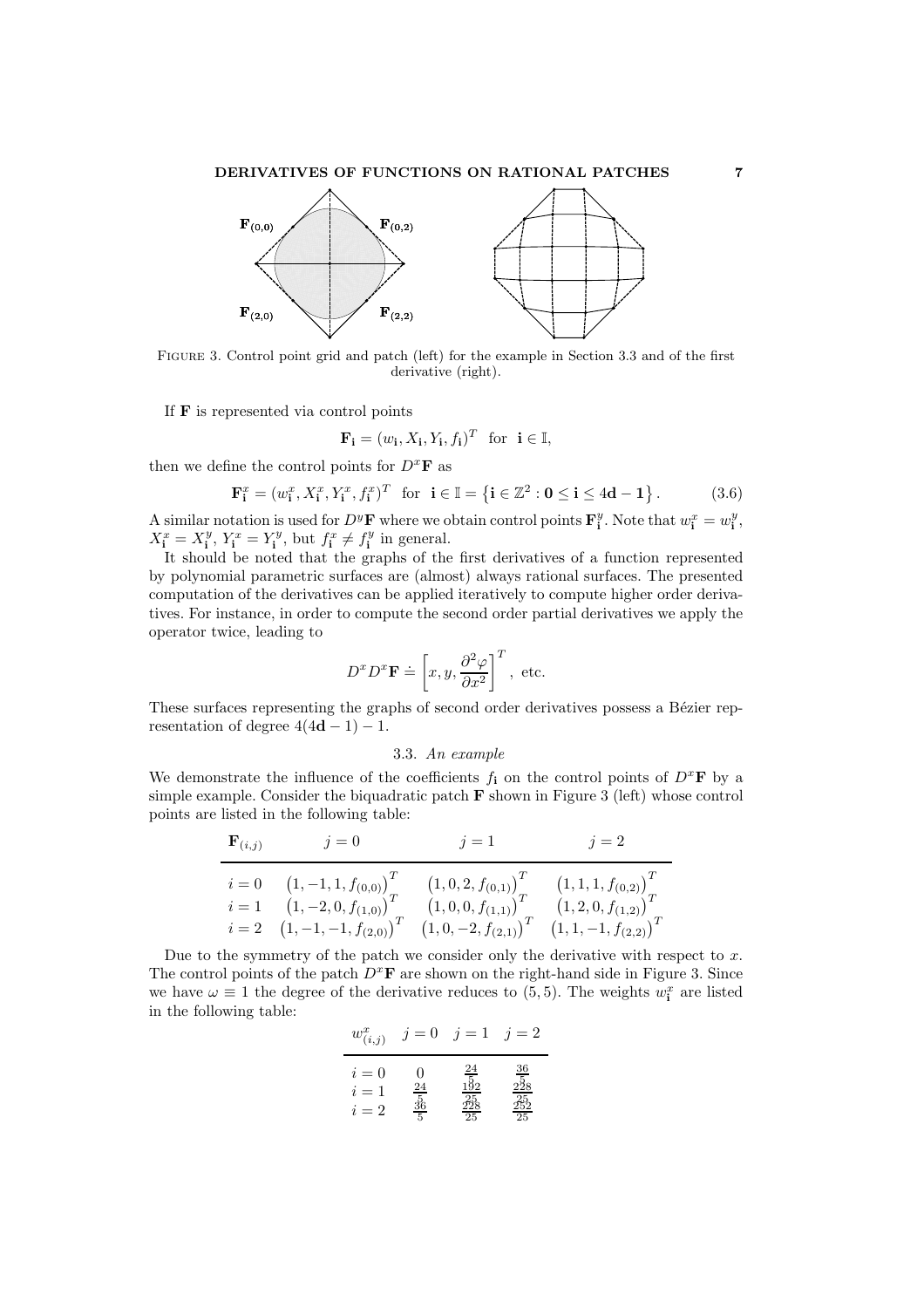| $M^x_{(i,j)}$                                                               | $i=0$                                                           | $i=1$                                                                                                                                                             | $i=2$                                                                                                                                                                 |  |  |
|-----------------------------------------------------------------------------|-----------------------------------------------------------------|-------------------------------------------------------------------------------------------------------------------------------------------------------------------|-----------------------------------------------------------------------------------------------------------------------------------------------------------------------|--|--|
| $i=0$                                                                       | $\theta$                                                        | $\frac{28}{5}$<br>12<br>5<br>$\frac{4}{5}$                                                                                                                        | 18<br>$\frac{5}{5}$<br>Ī,                                                                                                                                             |  |  |
| $i=1$                                                                       | $\Omega$                                                        | $\begin{array}{r} 12 \\ \frac{44}{25} \\ \frac{45}{25} \\ \end{array}$<br>25<br>$\frac{25}{25}$                                                                   | $\frac{32}{35}$<br>$\frac{16}{25}$<br>$\frac{25}{25}$ $\frac{25}{18}$                                                                                                 |  |  |
| $i=2$                                                                       | $\theta$<br>$\frac{5}{16}$<br>$\Omega$<br>$\theta$<br>$\bar{5}$ | $\frac{16}{5} \frac{5}{4} \frac{4}{25} \frac{1}{25} \frac{1}{25} \frac{36}{25} \frac{1}{25} \frac{1}{25} \frac{1}{25}$<br>6<br>$\frac{25}{25}$<br>$\frac{25}{25}$ | $\frac{56}{25} \frac{24}{25} \frac{25}{25} \frac{6}{25} \frac{5}{25} \frac{1}{25} \frac{25}{25}$<br>$\frac{25}{12}$<br>$rac{35}{25}$ $rac{35}{25}$<br>$\frac{25}{25}$ |  |  |
| TABLE 1. Some of the matrices $M_{(i,j)}^x$ for the example in Section 3.3. |                                                                 |                                                                                                                                                                   |                                                                                                                                                                       |  |  |

The weights for  $i > 2$  or  $j > 2$  can be derived from the symmetry of the patch. We can write  $f_{\mathbf{j}}^x$  as the Frobenius inner product, which is defined by

$$
A:B=\sum_{k,\ell}A_{k,\ell}B_{k,\ell},
$$

of a certain matrix  $M_j^x$  with the 3 × 3-matrix of coefficients  $\hat{F} = (f_i)_{0 \le i \le d}$ ,

$$
f_{\mathbf{j}}^x = M_{\mathbf{j}}^x : \hat{F},
$$

for  $\mathbf{j} \in \mathbb{I} = \{\mathbf{j} \in \mathbb{Z}^2 : \mathbf{0} \leq \mathbf{j} \leq \mathbf{5}\}\.$  Table 1 lists some of the matrices  $M_{\mathbf{j}}^x$ .

The remaining matrices are again similar, due to the symmetry of the patch. The presented example shows that most of the matrices  $M^x_{(i,j)}$  are dense, this is due to the fact that the support of each function  $\varrho_{i,d}$ , corresponding to  $f_i$ , covers the whole domain Ω. However, the matrices along the boundaries are not dense. Note also that the presented patch is singular in the four corner points of the parameter domain.

For a particular choice of the coefficients  $f_i$  the resulting patch for the derivative contains basepoints at the corners of the parameter domain. Such patches are used in Warren (1990) for the geometric design of more general, non-quadrangular, domains.

## 4. Isogeometric functions defined on singular patches

Given a rational patch with singular points, we use the previous results in order to analyze the order of smoothness of the isogeometric functions which can be defined on these patches. More precisely, we consider a rational geometry function G with denominator  $\omega$ as in (3.2). We assume  $\omega(\mathbf{u}) > 0$  for all  $\mathbf{u} \in \mathbf{\bar{B}}$ . Let det  $\nabla_{\mathbf{u}}\mathbf{G}(\mathbf{u}) \geq 0$  with det  $\nabla_{\mathbf{u}}\mathbf{G}(\mathbf{u}) = 0$ if and only if  $\mathbf{u} \in D_0 \subset \mathbf{B}$ . Consequently,  $D_0$  denotes the set of singular points of the geometry mapping G.

## 4.1. General results

We investigate several general properties of functions on singular patches, without taking into account the Bézier representation of the considered functions. Note that

$$
J = \omega^3 \det \nabla_{\mathbf{u}} \mathbf{G}
$$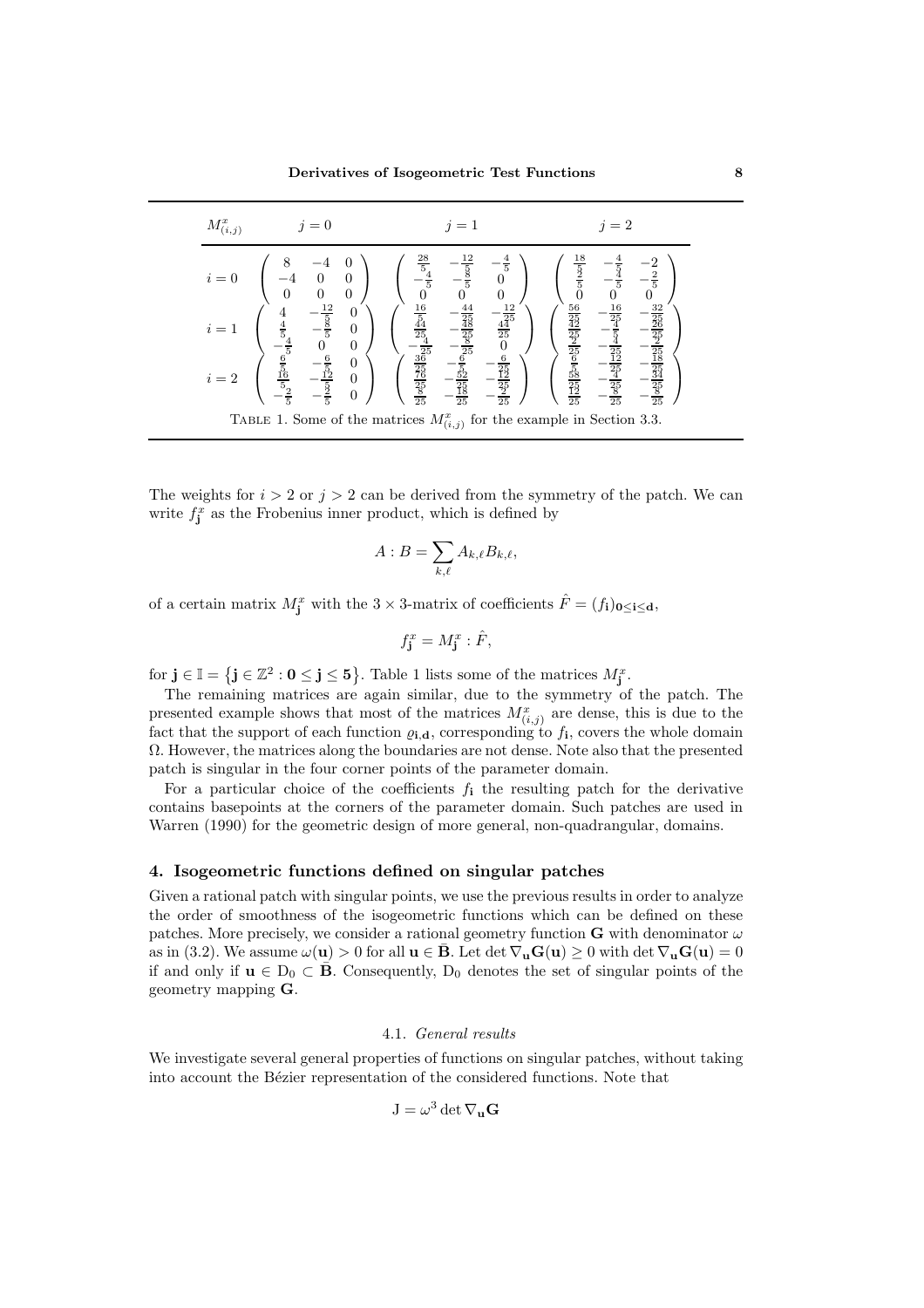as defined in Theorem 1 is the Jacobian determinant of G multiplied by a positive weight. Since we assumed  $\omega$  to be positive, the singularity of **G** can be classified based on an analysis of the zero-set  $D_0$  of J.

LEMMA 1. If **G** is a regular mapping, i.e.  $J(u) > 0$  for all  $u \in \bar{B}$ , then  $\varphi \in C^{\infty}(\bar{\Omega})$ for all  $\varphi \in \mathcal{V}_h$ .

This is not always true for functions  $\varphi$  defined on singular mappings. The following proposition provides a necessary condition for  $C^1$  smoothness.

PROPOSITION 1. Consider a function  $\varphi \in V_h$  which corresponds to the rational parametric surface **F**. If there exists a  $\mathbf{u} \in \mathbf{\bar{B}}$  such that  $J(\mathbf{u}) = 0$  and

$$
(D^x \mathbf{F})^{[3]}(\mathbf{u}) \neq 0
$$
 or  $(D^y \mathbf{F})^{[3]}(\mathbf{u}) \neq 0$ ,

then  $\varphi \notin C^1(\bar{\Omega})$ , where  $(D^{\star}F)^{[3]}$  denotes the third component of  $D^{\star}F$  as in equation (3.4) or (3.5).

Proof. The proof of this proposition follows directly from the properties of the function space  $C^1$  and from Theorem 1.  $\Box$ 

For non-trivial function spaces  $V_h$  on singularly parametrized domains it is always possible to construct such a function  $\varphi$ . Consequently, if singularities are present, then  $C^1$  smoothness can be achieved only if both  $D^x$ **F** and  $D^y$ **F** possess basepoints at the singular points, i.e.,  $D^x \mathbf{F}(\mathbf{u}) = D^y \mathbf{F}(\mathbf{u}) = (0, 0, 0, 0)^T$  for  $\mathbf{u} \in D_0$ .

In the following we consider a particular class of singularly parametrized patches and analyze the derivatives of test functions defined on these singular patches. We identify the class of functions for which the Bézier representation fulfills conditions ensuring  $C<sup>1</sup>$ and  $C<sup>2</sup>$  smoothness. In the presented case the smoothness properties can be analyzed systematically. The analysis can be generalized to other classes of singular geometry mappings, but this is beyond the scope of the present paper.

# 4.2. Model case: Collapsing edge

In this section we assume that one of the edges of the control grid collapses to a single point.

DEFINITION 2. Consider a function  $\phi$  which is defined by a rational parametric surface F with the control points

$$
\mathbf{F_i} = (w_i, X_i, Y_i, f_i)^T
$$

for  $i \in \mathbb{I}$ . We assume that the weights satisfy  $w_i > 0$  for all  $i \in \mathbb{I}$  and that

$$
(X_{\mathbf{i}}, Y_{\mathbf{i}})^T = \mathbf{0}
$$
 if and only if  $\mathbf{i} \in \mathbb{I}_0$ ,

where  $\mathbb{I}_0 = \{(i, j) \in \mathbb{I} : i = 0\}$ . Furthermore, we assume that the mapping

$$
\mathbf{u}\mapsto [X(\mathbf{u})/\omega(\mathbf{u}),Y(\mathbf{u})/\omega(\mathbf{u})]^T
$$

is singular if and only if  $\mathbf{u} \in D_0 = \{0\} \times [0,1]$ . We say that such a function  $\varphi$  is a function on an edge-degenerated patch.

Considering a patch with a degenerated edge we recall the well-known condition on the control points that guarantees the continuity of the function.

PROPOSITION 2. Let **F** be a parametric surface representing the graph of a function  $\varphi$ on an edge-degenerated patch. Then the function  $\varphi \in \mathcal{V}_h$  corresponding to **F** is continuous,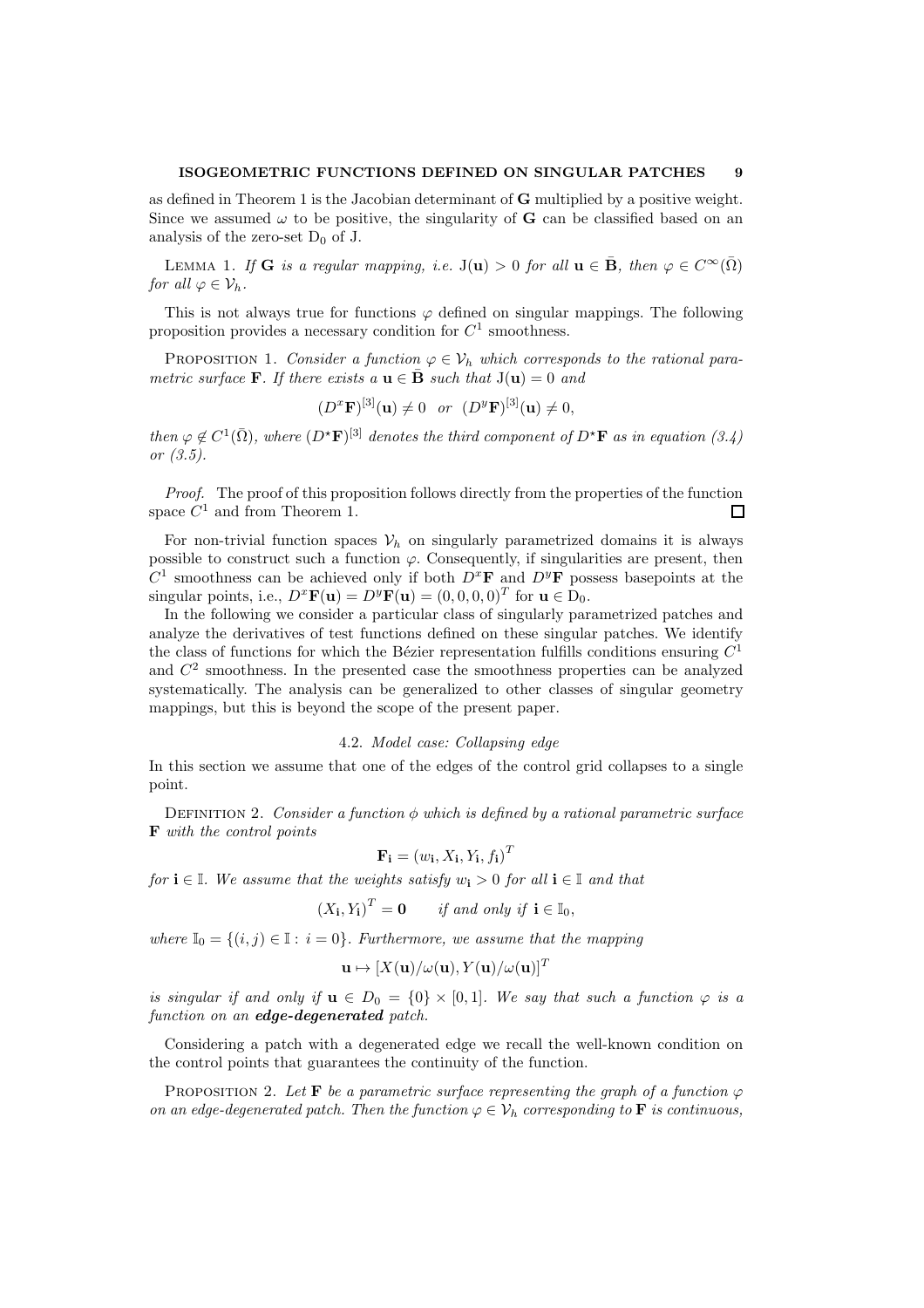*i.e.*  $\varphi \in C^0(\Omega)$ , *if and only if the control points*  $\mathbf{F_i}$  *are linearly dependent for all*  $\mathbf{i} \in \mathbb{I}_0$ *.* This is equivalent to

$$
f_{\mathbf{i}} = \lambda w_{\mathbf{i}} \ \forall \, \mathbf{i} \in \mathbb{I}_0
$$

for some  $\lambda \in \mathbb{R}$ .

This proposition is one ingredient for the higher order smoothness analysis of isogeometric test functions. Another ingredient is described on the proposition below which describes possible cancellation of basepoints. It can be used under the conditions formulated in the following assumption.

DEFINITION 3. Consider a parametric surface **F** with control points  $\mathbf{F_i}$  for  $i \in \mathbb{I}$ . It is said to satisfy the cancellation assumption if

• all points  $\mathbf{F}_i$  correspond to real points for  $i \in \mathbb{N}$  and

• all points  $\mathbf{F_i}$  be basepoints for  $i \in \mathbb{I}_0$ ,

where  $\mathbb{I}_0 = \{(i, j) \in \mathbb{I} : i = 0\}.$ 

In this case the following fact is also well-known.

LEMMA 2. Consider a function **F** of degree  $(d_1, d_2)$  which fulfills the cancellation assumption. Then there exists a polynomial parametrization in homogeneous coordinates  $\mathbf{F}^* = (1/u_1)\mathbf{F}$  of degree  $(d_1 - 1, d_2)$  with

$$
\mathbf{F}(\mathbf{u}) \doteq \mathbf{F}^*(\mathbf{u}) = \frac{1}{u_1} \mathbf{F}(\mathbf{u}).
$$

where  $\mathbf{u} = (u_1, u_2)$ . The control points of  $\mathbf{F}^*$  depend linearly on the non-zero control points of **F**. More precisely, we have that  $\mathbf{F_{i-1,0}}^* = (d_1/i_1)\mathbf{F_i}$  for  $\mathbf{i} \in \mathbb{I}\backslash\mathbb{I}_0$ .

We can arrange the homogeneous control points  $\mathbf{F_i}$  in a matrix of size  $(d_1+1)\times(d_2+1)$ . The proposition states that if the first row of the matrix contains only basepoints, then this row can be cancelled out entirely.

In order to analyze  $C^1$  smoothness of functions defined on singular mappings we need some preparations. Let

$$
\hat{F} = \begin{pmatrix} f_{(0,0)} & \cdots & f_{(0,d_2)} \\ \vdots & \ddots & \vdots \\ f_{(d_1,0)} & \cdots & f_{(d_1,d_2)} \end{pmatrix}
$$
\n(4.1)

be the matrix of all coefficients  $f_i \in \mathbb{I}$ . We know that the control points of  $D^x\mathbf{F}$  and  $D^y\mathbf{F}$ depend linearly on the coefficients  $f_i$ , hence we can find matrices  $M_i^x$  and  $M_i^y$  such that

$$
M_{\mathbf{j}}^x : \hat{F} = f_{\mathbf{j}}^x \quad \text{and} \quad M_{\mathbf{j}}^y : \hat{F} = f_{\mathbf{j}}^y \tag{4.2}
$$

for  $\mathbf{j} \in \mathbb{I} = \{(i, j) \in \mathbb{Z}^2 : \mathbf{0} \leq (i, j) \leq 4\mathbf{d} - \mathbf{1}\}\)$ . Now we can prove the following result.

THEOREM 2. Consider a function  $\varphi \in \mathcal{V}_h$  on an edge-degenerated patch and let **F** be the parametrization of the graph surface, There exists a  $\lambda^x \in \mathbb{R}$ , such that  $\hat{F}$  solves

$$
M_{\mathbf{i}}^x : \hat{F} = 0 \quad \text{for } \mathbf{i} \in \mathbb{I}_0 = \{ (0, j) \in \mathbb{I} \} \text{ and}
$$
  

$$
M_{\mathbf{j}}^x : \hat{F} = \lambda^x w_{\mathbf{j}}^x \quad \text{for } \mathbf{j} \in \mathbb{I}_1 \{ (1, j) \in \mathbb{I} \}
$$
 (4.3)

if and only if  $\partial_x \varphi \in C^0(\overline{\Omega})$ . Hence  $\varphi \in C^1(\overline{\Omega})$  if and only if  $\hat{F}$  fulfills (4.3) for x and an equivalent system for y. Note that the coefficients of the linear system  $(4.3)$  for  $\hat{F}$  and  $\lambda^x$  are completely defined via equations (3.4), (3.5), (3.6) and (4.2) and the cancellation described in Lemma 2.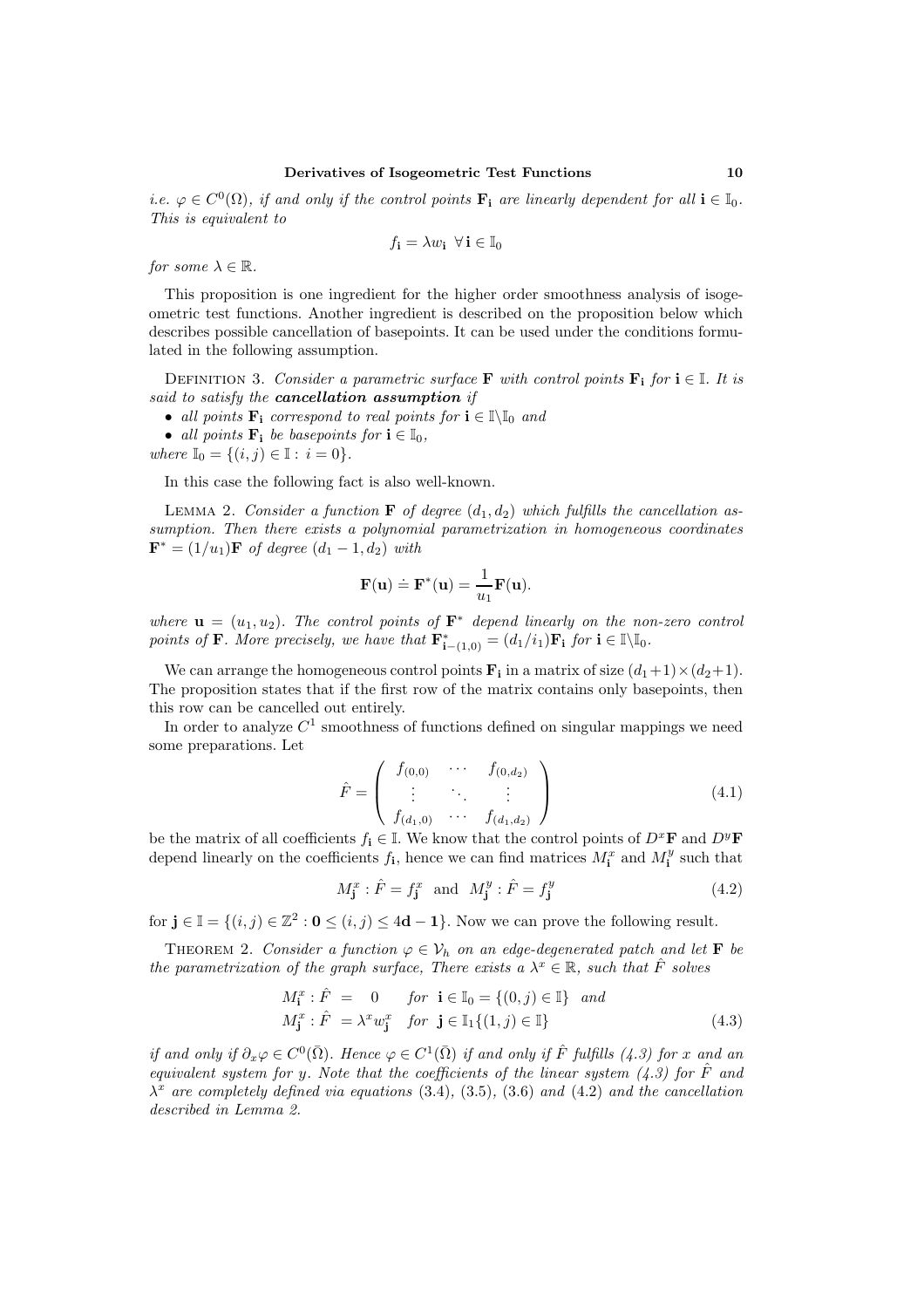#### ISOGEOMETRIC FUNCTIONS DEFINED ON SINGULAR PATCHES 11

Proof. The representation derived in Theorem 1 leads to

$$
D^x \mathbf{F} \doteq (\omega \mathbf{J}, X\mathbf{J}, Y\mathbf{J}, \omega \mathbf{H}^x \cdot (\partial_1 \mathbf{H}^x \times \partial_2 \mathbf{H}^x))^T.
$$

The control points fulfill  $\mathbf{F}_i^x = (0, 0, 0, f_i^x)^T$  for all  $i \in \mathbb{I}_0$ . Hence  $D^x\mathbf{F}$  fulfills the cancellation assumption (Definition 3) if and only if  $f_i^x = 0$  for all  $i \in I_0$ , which is equivalent to

$$
M_{\mathbf{i}}^x : \hat{F} = 0 \text{ for } \mathbf{i} \in \mathbb{I}_0.
$$

We now apply Lemma 2 and obtain a reduced function  $D^x \mathbf{F}/u_1$  which is again a function on an edge-degenerated patch (Definition 2). Now we can apply Proposition 2 to the reduced function, which gives the condition

$$
f_{\mathbf{j}}^x = \lambda^x w_{\mathbf{j}}^x,
$$

for a certain constant  $\lambda^x$  and for all  $\mathbf{j} \in \mathbb{I}_1$ . This is equivalent to

$$
M_{\mathbf{j}}^x : \hat{F} = \lambda^x w_{\mathbf{j}}^x,
$$

which concludes the proof.

This theorem can be applied to analyze higher order derivatives as well. To prove  $C^2$ smoothness one has to start with a homogeneous Bézier representation of  $\partial_x\varphi$  and  $\partial_y\varphi$ and derive conditions for the second derivatives  $\partial_x^2 \varphi$ ,  $\partial_x \partial_y \varphi$  and  $\partial_y^2 \varphi$ .

The presented results for  $C^1$  smoothness are equivalent to the well-known condition that  $\varphi \in C^1(\overline{\Omega})$  if and only if all

$$
\mathbf{F_i}, \text{ for } \mathbf{i} \in \{ (i, j) \in \mathbb{I} : 0 \le i \le 1 \},
$$

lie in a common plane.

In the following we present examples of edge-degenerated patches as in Assumption 2 and derive  $C^0$ ,  $C^1$  and  $C^2$  smoothness conditions for general functions  $\varphi \in \mathcal{V}_h$ .

### 4.3. Study of continuity on example patches

We present two example patches and compare the results. We start with a general biquadratic patch in Example 1 and present a degree-elevated bilinear patch in Example 2.

EXAMPLE 1. Consider a biquadratic patch  $(d = (2, 2))$  with the control points listed in the following table, where the coefficients  $f_{(i,j)} \in \mathbb{R}$  can be chosen arbitrarily.

$$
\begin{array}{ll}\n\mathbf{F}_{(i,j)} & j = 0 & j = 1 & j = 2 \\
\hline\ni = 0 & \left(1, 0, 0, f_{(0,0)}\right)^T & \left(1, 0, 0, f_{(0,1)}\right)^T & \left(1, 0, 0, f_{(0,2)}\right)^T \\
i = 1 & \left(1, \frac{1}{2}, 0, f_{(1,0)}\right)^T & \left(1, \frac{1}{2}, \frac{1}{2}, f_{(1,1)}\right)^T & \left(1, 0, \frac{1}{2}, f_{(1,2)}\right)^T \\
i = 2 & \left(1, 1, 0, f_{(2,0)}\right)^T & \left(1, 1, 1, f_{(2,1)}\right)^T & \left(1, 0, 1, f_{(2,2)}\right)^T\n\end{array}
$$

Figure 4 (left) shows the control point grid of this patch.

Let  $\hat{F}$  be the matrix of coefficients as in (4.1). It is clear that every matrix  $\hat{F} \in \mathbb{R}^{3 \times 3}$ corresponds to a function  $\varphi \in \mathcal{V}_h$  and vice versa.

In this case we have

$$
J(u_1, u_2) = u_1(2 - 2u_2 + 2u_2^2)
$$

with zero set  $D_0 = \{u : u_1 = 0\}$ . Let  $\star = x$  or  $\star = y$ . The control points of the derivatives

 $\Box$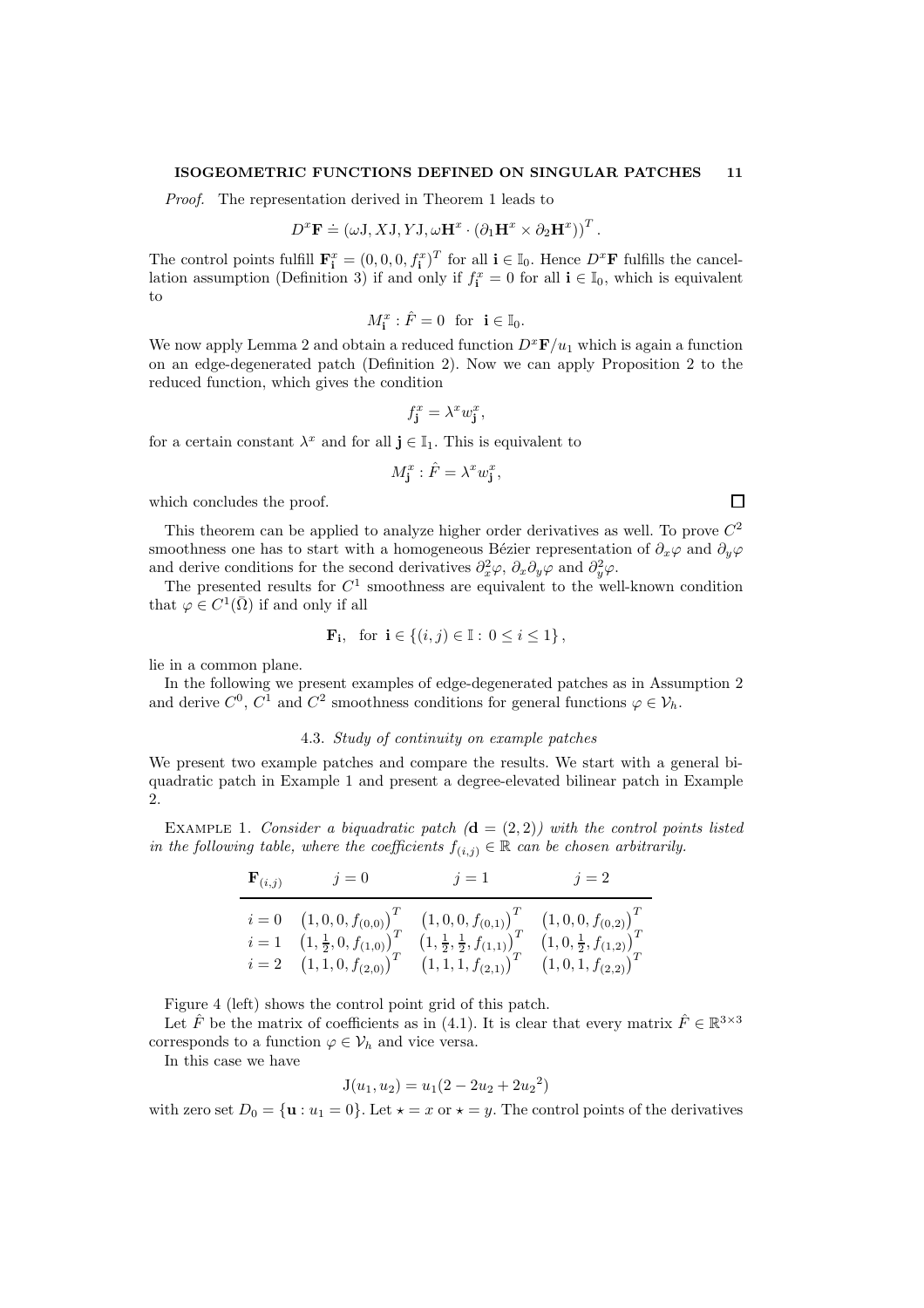

Figure 4. Control point grid for Example 1 (left) and 2 (right)

are listed in the following table:

$$
\frac{D^* \mathbf{F}_{(i,j)}}{i=0 \qquad (0,0,0,*)^T \qquad (0,0,0,*)^T \qquad \dots \qquad (0,0,0,*)^T}{i=1 \qquad (\frac{2}{7},0,0,*)^T \qquad (\frac{12}{49},0,0,*)^T \qquad \dots \qquad (0,0,0,*)^T \qquad i=1 \qquad (\frac{2}{7},0,0,*)^T \qquad \dots \qquad (\frac{2}{7},0,0,*)^T \, ,}
$$

The remaining homogeneous control points (for  $i \geq 2$ ) correspond to finite points. Note that the terms  $*$  depend linearly on  $\hat{F}$  and, in general, depend on all components of  $\hat{F}$ . In order to have well defined derivatives, the control points in the first row need to be basepoints. Due to Lemma 2 this is equivalent to

$$
M_{\mathbf{i}}^x : \hat{F} = M_{\mathbf{i}}^y : \hat{F} = 0 \text{ for } \mathbf{i} \in \mathbb{I}_0.
$$

This system of equations can equivalently be rewritten as

$$
f_{(0,0)} = f_{(0,1)} = f_{(0,2)}.\t\t(4.4)
$$

Theorem 2 states that  $\varphi \in C^1(\overline{\Omega})$  is equivalent to  $\hat{F}$  solving (4.4) and additionally

$$
f_{(0,0)} + f_{(1,1)} = f_{(1,0)} + f_{(1,2)}.
$$
\n(4.5)

Hence the dimension of the solution space, which is the dimension of the space  $\mathcal{V}_h \cap C^1$ , is 6.

Now we look at the  $C^2$  smoothness conditions. If we apply Theorem 2 to the derivatives of  $\varphi$  we get that  $\varphi \in C^2(\bar{\Omega})$  is equivalent to  $\hat{F}$  being a solution of the system of linear equations  $(4.4)$ ,  $(4.5)$  and additionally

$$
\begin{array}{ccccccccc}\n2f_{(0,0)} & + & f_{(2,0)} & + & f_{(2,1)} & = & 2f_{(1,0)} & + & 2f_{(1,1)} \\
2f_{(0,0)} & + & 2f_{(1,1)} & + & f_{(2,0)} & = & 4f_{(1,0)} & + & f_{(2,2)}.\n\end{array}
$$

Hence, the dimension of the space  $\mathcal{V}_h \cap C^2$  is only 4. The following example will show that this dimension depends heavily on the given geometry mapping.

EXAMPLE 2. Consider another biquadratic patch  $(\mathbf{d} = (2, 2))$  with the control points listed in the following table:

| $\mathbf{F}_{(i,j)}$ | $j=0$                                               | $j=1$                                                | $j=2$                                                |
|----------------------|-----------------------------------------------------|------------------------------------------------------|------------------------------------------------------|
|                      | $i = 0$ $(1, 0, 0, f_{(0,0)})^T$                    | $(1,0,0,f_{(0,1)})^T$                                | $(1,0,0,f_{(0,2)})^T$                                |
|                      | $i=1\quad (1,\frac{1}{2},0,f_{(1,0)})^{\prime}_{T}$ | $\left(1,\frac{1}{2},\frac{1}{4},f_{(1,1)}\right)_T$ | $\left(1,\frac{1}{2},\frac{1}{2},f_{(1,2)}\right)^T$ |
|                      | $i = 2 \quad (1, 1, 0, f_{(2,0)})^{\text{T}}$       | $\left(1,1,\frac{1}{2},f_{(2,1)}\right)^{1}$         | $(1,1,1,f_{(2,2)})^*$                                |

Again, we consider arbitrary coefficients  $f(i,j) \in \mathbb{R}$ . Note that this patch can be obtained by applying degree elevation to a degenerate bilinear patch. Figure 4 (right) shows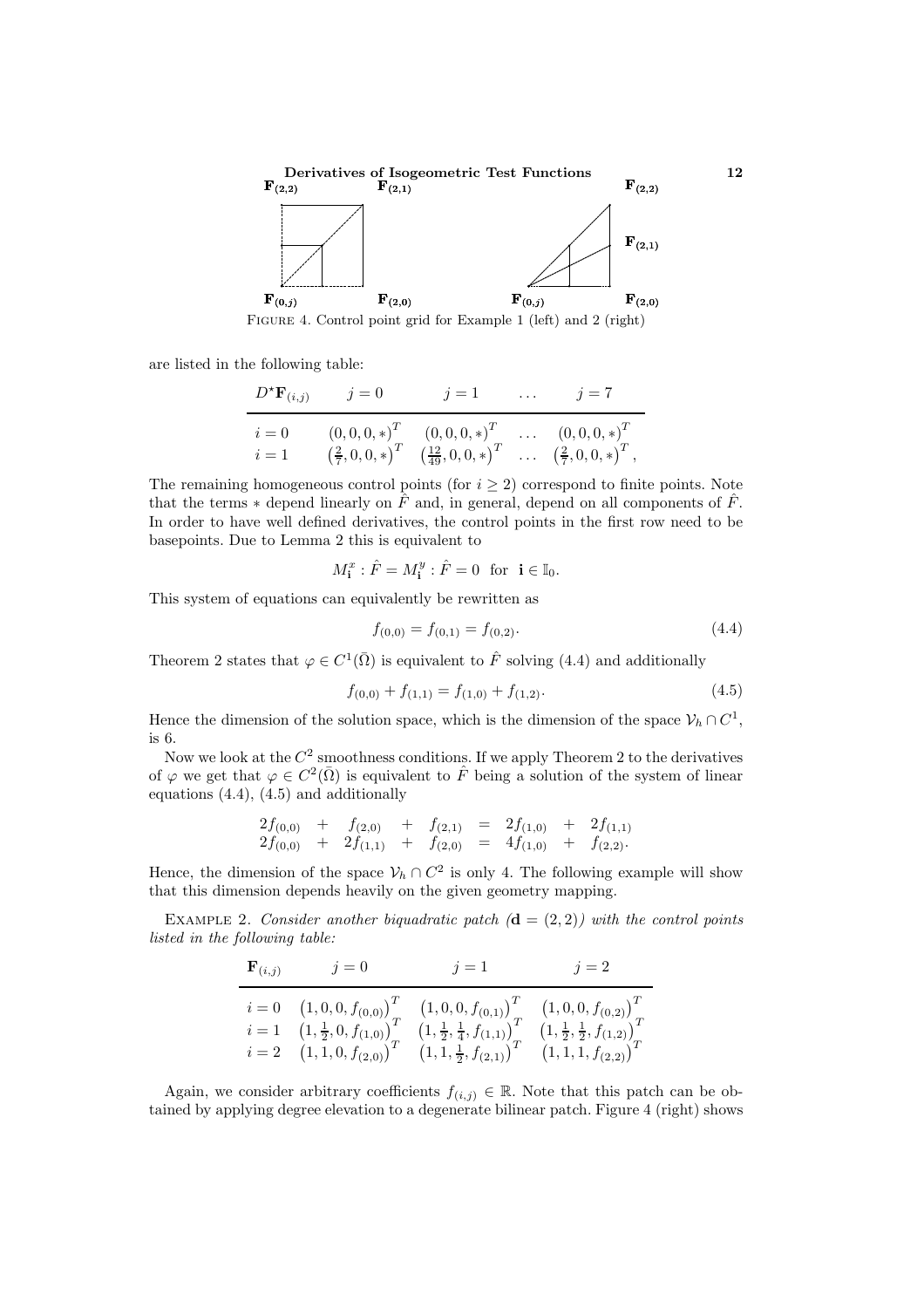## ISOGEOMETRIC FUNCTIONS DEFINED ON SINGULAR PATCHES 13

the grid of control points. Similar to Example 1 the condition  $\varphi \in C^1(\overline{\Omega})$  can be reduced to

$$
\begin{array}{rcl}\nf_{(0,0)} &=& f_{(0,1)} &=& f_{(0,2)} \\
f_{(1,0)} + & f_{(1,2)} &=& 2f_{(1,1)}.\n\end{array} \tag{4.6}
$$

The conditions characterizing  $\varphi \in C^2(\overline{\Omega})$ , however, do not give any additional equations in this case! Hence, the dimensions of  $\mathcal{V}_h \cap C^1$  and of  $\mathcal{V}_h \cap C^2$  are both equal to 6. One can even show that  $\dim(\mathcal{V}_h \cap C^\infty) = 6$  for Example 2, due to the fact that the patch is actually a degree elevated bilinear patch.

# 4.4. Connection between  $C^k$  smoothness and  $H^k$  regularity

We conclude a direct connection between the presented  $C<sup>k</sup>$  smoothness conditions and the  $H^k$  regularity conditions. In Takacs & Jüttler (2011), Takacs & Jüttler (2012) we analyzed the regularity of the isogeometric test functions in the presence of singularities in the geometry mapping. In that case some of the functions  $\varphi$  may not fulfill  $\varphi \in H^1(\Omega)$ or  $\varphi \in H^2(\Omega)$ . These conditions are equivalent to the boundedness of the  $H^1$  seminorm

$$
|\varphi|_{H^1(\Omega)}^2 = \int_{\Omega} \left(\partial_x \varphi(x, y)\right)^2 + \left(\partial_y \varphi(x, y)\right)^2 d(x, y)
$$

and the  $H^2$  seminorm

$$
|\varphi|_{H^2(\Omega)}^2 = \int_{\Omega} \left(\partial_x^2 \varphi(x, y)\right)^2 + 2\left(\partial_x \partial_y \varphi(x, y)\right)^2 + \left(\partial_y^2 \varphi(x, y)\right)^2 d(x, y)
$$

of the isogeometric test function  $\varphi$ , respectively.

In the following we assume that the graph surface  $\bf{F}$  is a polynomial patch, i.e. all weights fulfill  $w_i = 1$ . In this case we know the following.

THEOREM 3 (TAKACS & JÜTTLER (2012)). Let  $\varphi \in \mathcal{V}_h$  be a function on an edgedegenerated patch with homogeneous control points  $\mathbf{F_i}$ . The function  $\varphi$  fulfills  $\varphi \in H^1(\Omega)$ if and only if

$$
\mathbf{F_i} = \mathbf{F_j} \ \forall i,j \in \mathbb{I}_0.
$$

Furthermore, if all

$$
\mathbf{F_i}, \ \mathbf{i} \in \mathbb{I}_0 \cup \mathbb{I}_1 = \{ (i,j) : 0 \le i \le 1, \ 0 \le j \le d_2 \},
$$

lie in a common plane, then  $\varphi \in H^2(\Omega)$ .

*Proof.* This is a direct consequence of Theorems 4.4 and 4.5 in Takacs & Jüttler (2012).  $\Box$ 

If we compare these  $H^1$  and  $H^2$  regularity results with the  $C^0$  and  $C^1$  smoothness results presented earlier, we get the following.

COROLLARY 2. Let  $\varphi \in V_h$  be a function on an edge-degenerated patch. Then  $\varphi \in$  $H^k(\Omega)$  if and only if  $\varphi \in C^{k-1}(\overline{\Omega})$  for  $k = 1, 2$ .

*Proof.* For  $k = 1$  this follows from Theorem 3 and Proposition 2. The inclusion  $\varphi \in C^1(\overline{\Omega}) \Rightarrow \varphi \in H^2(\Omega)$  follows from Theorem 3 and Proposition 2. We only give a sketch of the proof for  $\varphi \in C^1(\overline{\Omega}) \Leftrightarrow \varphi \in H^2(\Omega)$ . Assume there exists a function  $\varphi \notin C^1$ . Without loss of generality  $\partial_x \varphi \notin C^0$ , which leads to  $\partial_x \varphi \notin H^1$ . This is equivalent to either  $\partial_x \partial_x \varphi \notin L^2$  or  $\partial_y \partial_x \varphi \notin L^2$  which leads to  $\varphi \notin H^2$ . In order to show  $\partial_x \varphi \notin C^0 \Rightarrow$  $\partial_x \varphi \notin H^1$  it is necessary that the equivalence from Theorem 3 is also valid for general weights, which was shown in Takacs  $\&$  Jüttler (2011).  $\Box$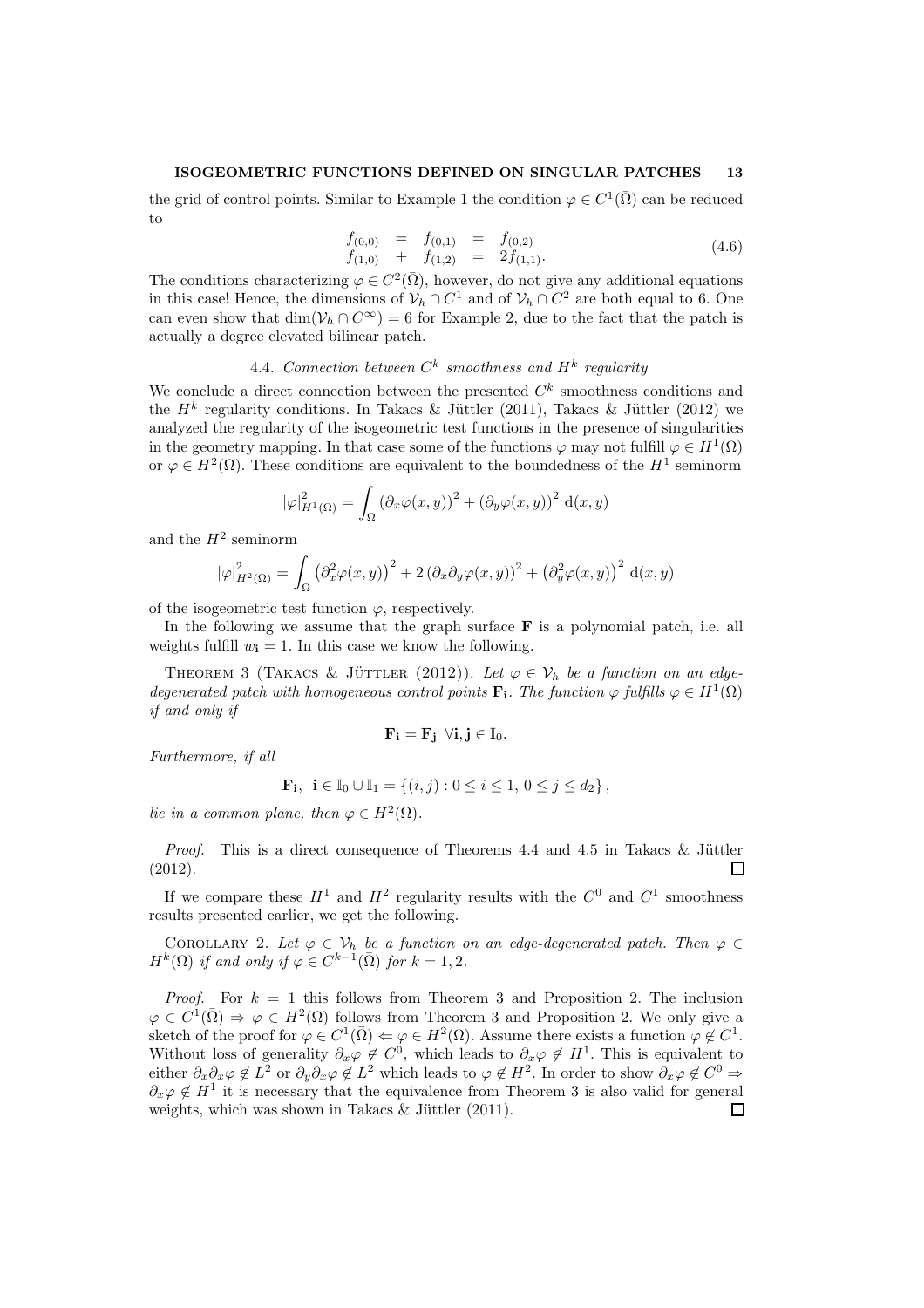The results presented here are related to the Sobolev embedding theorems for the Sobolev spaces  $H^1(\Omega) = W^{1,2}(\Omega)$  and  $H^2(\Omega) = W^{2,2}(\Omega)$  (see Adams & Fournier (2003)).

#### 5. Conclusion

In this paper we developed an analytic representation of the derivative of an isogeometric test function on a rational patch in homogeneous coordinates. Given a function which is described by a rational graph surface  $\bf{F}$  which is obtained by adding a coordinate to an existing geometry mapping G, we presented a simple and systematic method to compute and to analyze the partial derivatives. This approach can be applied iteratively to derivatives of higher order.

Using this algorithmic approach we specified conditions that guarantee the smoothness of isogeometric functions. We presented  $C^0$ ,  $C^1$  and  $C^2$  smoothness results for a certain class of singularly parametrized domains and compared them with existing  $H<sup>1</sup>$ and  $H^2$  regularity results. Finally we applied the presented methods to two examples on biquadratic patches, showing that the dimension of the spaces of smooth isogeometric test functions depends heavily on the properties of the geometry mapping.

The presented framework can be generalized to other types of singularities and to higher order derivatives. It may also be of interest to analyze the complexity and the computational cost of the presented algorithms for general problems.

The presented method is a useful tool to analyze smoothness properties of general isogeometric test functions. It may be of interest to apply the algorithm to other applications where a NURBS representation of the derivatives is needed. One can for instance use the NURBS representation of the derivatives to generate an approximation of the gradient of an isogeometric function. We are convinced that implementations of many applications in isogeometric analysis, where derivatives of functions are present, can benefit substantially from using the operators  $D^x$  and  $D^y$  and exploiting their properties.

#### REFERENCES

- R.A. Adams and J.J.F. Fournier. Sobolev Spaces: Pure and Applied Mathematics. Pure and Applied Mathematics. Academic Press, 2003.
- H. Bohl and U. Reif. Degenerate Bézier patches with continuous curvature. Computer Aided Geometric Design, 14(8):749–761, 1997.
- Michael J. Borden, Michael A. Scott, John A. Evans, and Thomas J. R. Hughes. Isogeometric finite element data structures based on Bézier extraction of NURBS. International Journal for Numerical Methods in Engineering, 87(1-5):15–47, 2011.
- J. A. Cottrell, T. J. R. Hughes, and A. Reali. Studies of refinement and continuity in isogeometric structural analysis. Computer Methods in Applied Mechanics and Engineering, 196(41- 44):4160–4183, 2007.
- R. Echter and M. Bischoff. Numerical efficiency, locking and unlocking of NURBS finite elements. Computer Methods in Applied Mechanics and Engineering, 199(5-8):374–382, 2010.
- J. Hoschek and D. Lasser. Fundamentals of computer aided geometric design. A. K. Peters, Ltd., Natick, 1993.
- T. J. R. Hughes, J. A. Cottrell, and Y. Bazilevs. Isogeometric analysis: CAD, finite elements, NURBS, exact geometry and mesh refinement. Computer Methods in Applied Mechanics and Engineering, 194(39-41):4135–4195, 2005.
- T. J. R. Hughes, A. Reali, and G. Sangalli. Efficient quadrature for NURBS-based isogeometric analysis. Computer Methods in Applied Mechanics and Engineering, 199(5-8):301–313, 2010.
- L. Piegl and W. Tiller. The NURBS book. Springer, London, 1995.
- H. Prautzsch, W. Boehm, and M. Paluszny. Bézier and B-Spline Techniques. Springer, New York, 2002.